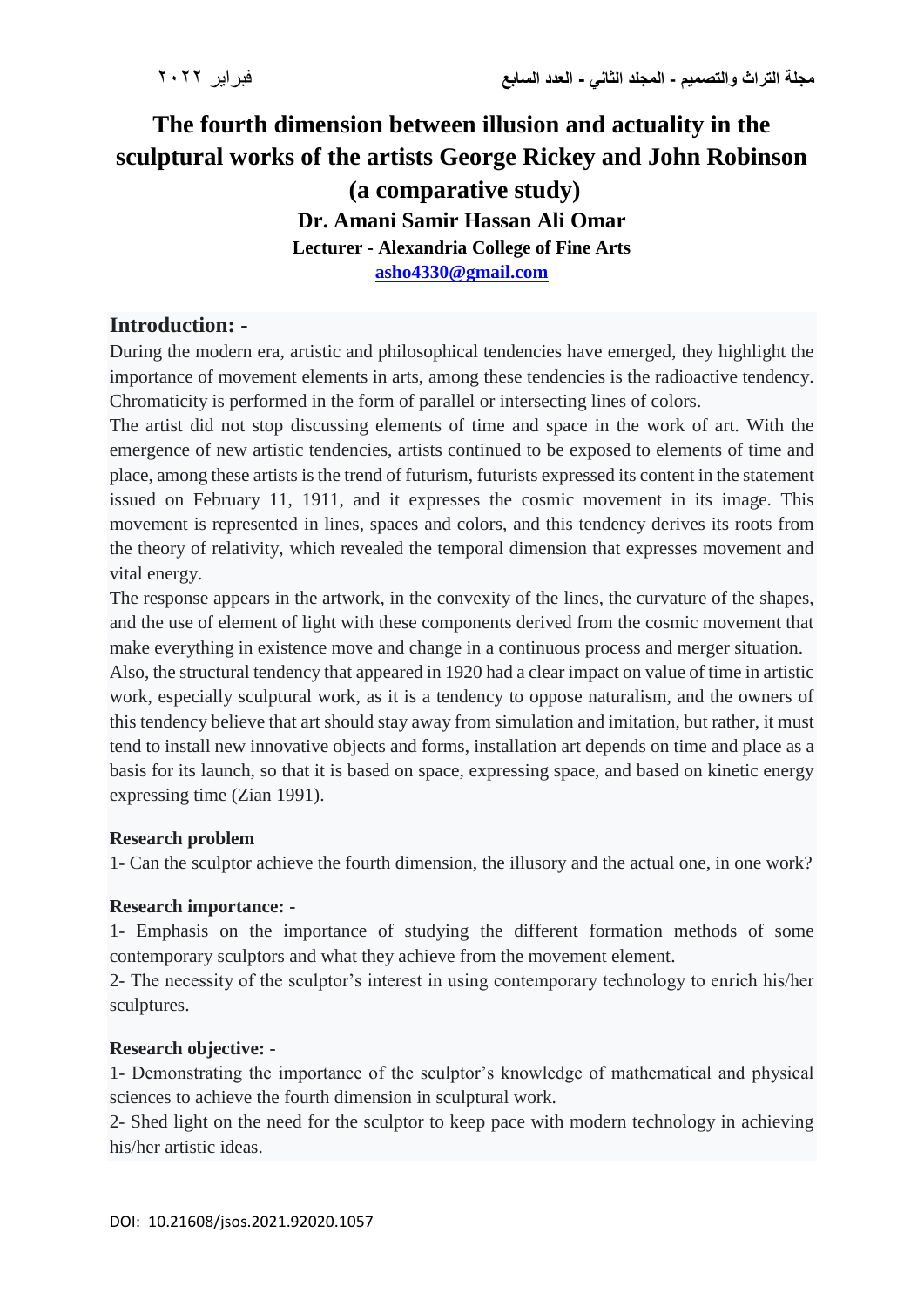#### **The research assumes: -**

1- The research assumes that the sculptor is in continuity to develop his skills according to the requirements of his artistic ideas.

#### **Research Methodology: -**

The researcher uses the comparative analytical method.

#### **Definition of movement and its types:**

The actual movement and the delusional movement in the plastic arts are among the modern trends in the art world in general, and the movement has mentioned several definitions in different fields.

It was defined by Robert Scott in 1972 that movement means a spatial or positional change in comparison with some significant relationships (Scott 1968 AD).

Abbou 1982 (2) defined it as a series of situations, which is an essential element that drives art and the events of changes in the place caused by certain forces, which take a certain time (Abbou 1982).

## **There are two types of movement, the illusory movement, which in turn was a prelude to the emergence of the actual movement, and they are what we will review in the following: The delusional movement and its scientific concept:**

There are many terms synonymous with the delusional movement, such as the apparent, evaluative, implicit, and relative movement, all of which indicate one meaning in multiple forms, as "it is a movement arising from relationships of form and representational space and through the rapid rhythms of forms in space that suggest movement without actually moving or being movable through analyzing, simplifying and abstracting forms and relationships to achieve emotional, psychological and cognitive effects. The delusional movement is related to some terms such as the third dimension delusional, visual deception and sensory perception, which confirm the emergence of delusional movement (Fraj, 2014 AD).

#### **The third dimension is delusional:**

It is the embodiment that is limited to two dimensions in highlighting the visuals, length and width, and there is what is known as the illusory estimated size, which means length, width and depth on two-dimensional surfaces.

#### **2- Optical illusion:**

Optical illusions are defined as "visual aberrations, in a relatively small degree, and the deviations can be in size, shape, and direction, and movement which is called illusions because the outer lines of the drawings contain elements of the shape, but with distorted elements as a result of intentional systematic errors that lead to a different perception, which is called optical illusions or optical engineering" (Wade, 1988).

#### **3- Sensory perception:**

 It means that "it is a person's ability to organize sensory stimuli received by him/her through the different senses and to process them mentally within the framework of previous experiences and to identify them and give them their meanings and different cognitive connotations."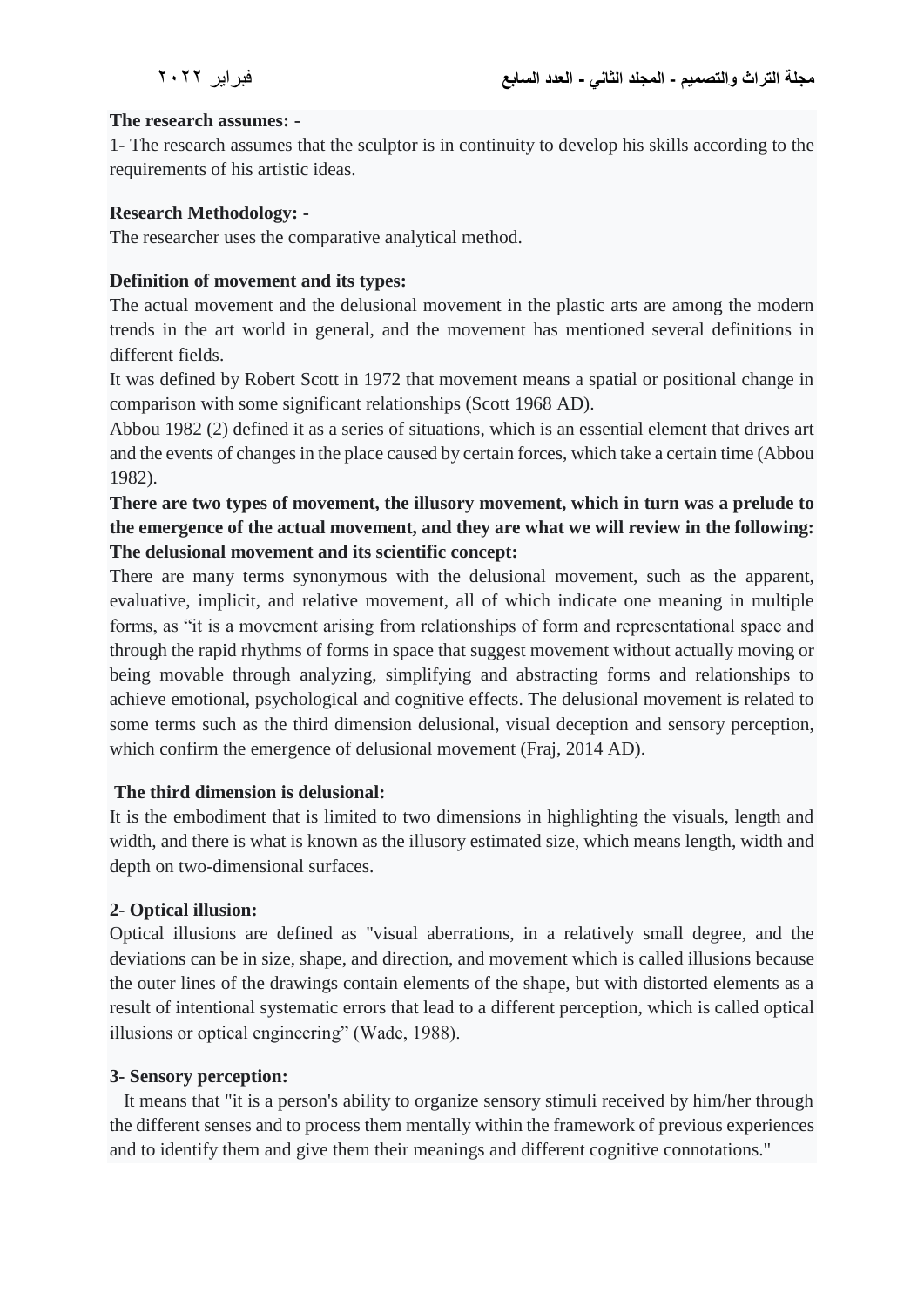#### **Actual movement:**

It is the characteristic enjoyed by living organisms in nature and cosmic phenomena such as wind and sun, as well as the industrial movement in its various forms that man used such as machines, vehicles and planes." A living being, whether it is a human being, an animal or a plant, and there is a scientific concept of movement, which is "the continuous change that occurs in the position of the body in relation to the location of another body assumed by Taita, and the movement is known as (moving from one point to another in a certain time) (Yahya 2018 AD). Power:

Force is the influence that works to change the state of a body to motion, or from motion to rest, or even from slow motion to fast motion, or from motion in one direction to motion in a different direction. A body with any force unless it is a platform of another body that transmits these forces to it with weight and magnetic force. (Feldman 1972).

#### **Time:**

It expresses the sequence of events, just as it is not possible to imagine the occurrence of a free movement of a body without taking a period of time, no matter how short it is in the final world.

#### **The definition of the fourth dimension:**

The concept of the fourth dimension lexically: Al-Khatib mentions the "Fourth Dimension" (Abbawi 2008) meaning the fourth dimension in physics, and Baalbaki referred to the term "Fourth Dimension". As for the word "Time" which some literature considers a fourth dimension, it means: a certain point in time that crosses about it in hours, minutes, days, or months and years, and it can be read from the clock or the calendar. Succession and passage of minutes, days and years. It is a point or period that indicates an event or a specific characteristic.

### **Describe time and place as being after the fourth**

Accordingly, it becomes clear that time and space, as experience or experience attest, are both connected and infinite, space is continuous and time is continuous in motion, and their interconnectedness and infinity are two empirical qualities and they are not like mathematical conceptions or mental abstractions, and accordingly the continuum of time and space becomes four-dimensional, since space has three dimensions. Dimensions are length, width and depth, and time has one continuous dimension without stopping, but the dimension of time does not add an external addition to the dimensions of space, and accordingly time becomes the source of movement in space, while space is the place of movement and its stage. (Al-Muati 1986) After the researcher presented the definition of movement and its types, as well as the definition of the fourth dimension, the researcher presented the works of the sculptor George Ricky and the artist John Robinson, the subject of the research, and made a comparison between the works of each of them in terms of achieving the fourth dimension through the element of illusory movement or actual movement.

#### **George Rickey (1907-2002)**

George Rickey was born in South Bend, Indiana in 1907. He began studying at Oxford in 1926, but went to Paris in 1929 where he finished in 1930. In 1945, he made the first history-inspired mobile phones for Constructivist art, the Alexandre Calder phones. He designed his works based on the ideas of kinetic sculpture. In the 1950s and early 1960s, Ricky developed motion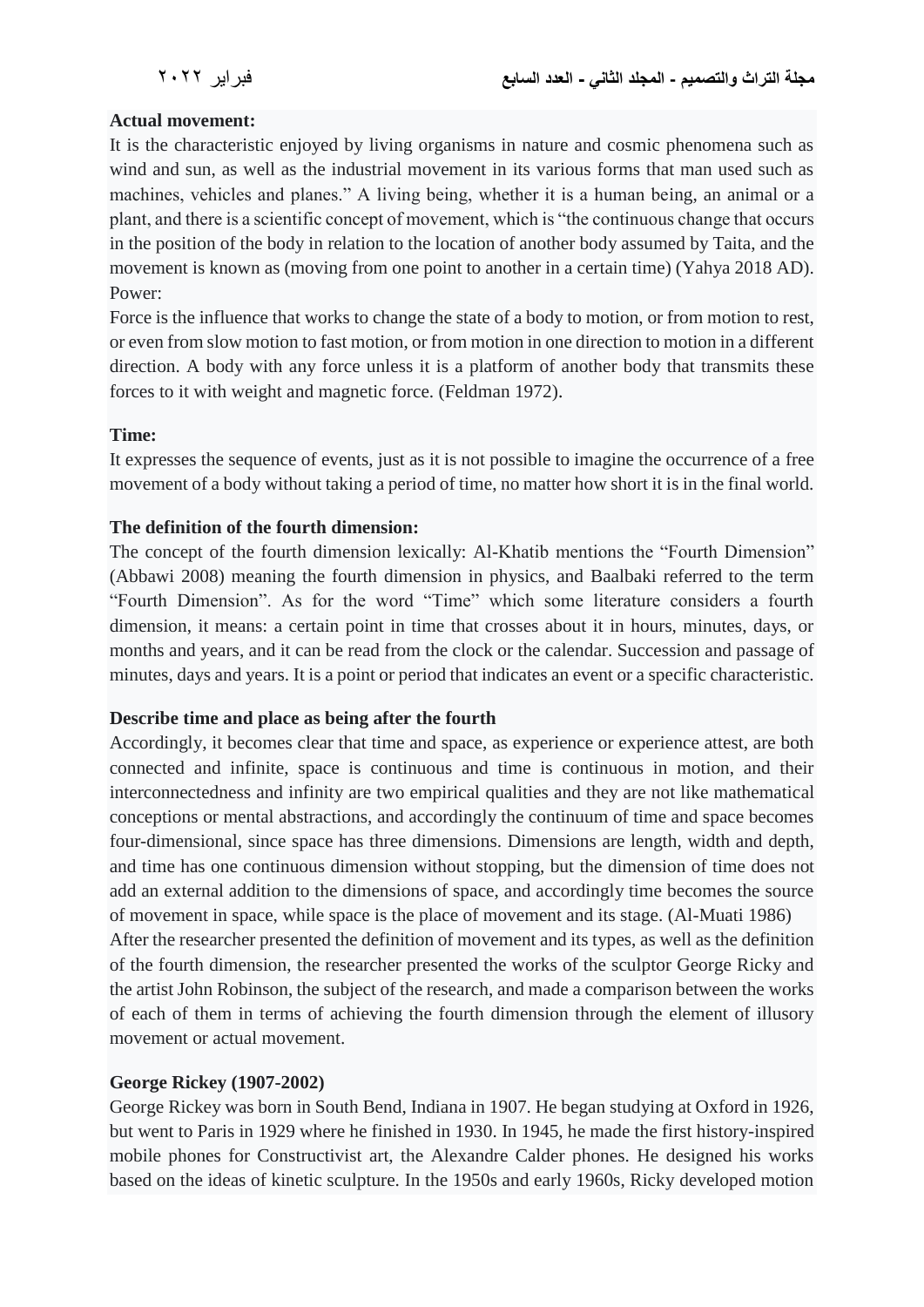systems for his grants that responded to the slightest difference in air currents. Unlike Jean Tigli of his time, all Rickey's mobiles and kinetic plastics moved without auxiliary motors instead relying on wind and gravity for his work.

## **Artist John Robinson (1935 - 2007)**

Robinson was born in London on May 4, 1935. His father is Australian and his mother is English. He was evacuated to Australia from 1940 to 1943, where he attended Melbourne Grammar School. Upon returning to England, he entered the Rugby School, where he received prizes in engineering and sculpture. He left school at the age of 16 and joined the merchant navy, but left the navy upon his arrival in Australia. There he engaged in a wide range of activities that enabled him to explore that continent.

In the early 1970s, Robinson began the Symbolic Sculpture Universe series, which now includes over a hundred works, including sculptures in bronze, wood, stainless steel, and marble, and eleven tapestries. Selections have been shown in Leeds, Bangor, Liverpool, Wadham College Oxford, Churchill College Cambridge, London, Barcelona and Zaragoza.

## **Results: -**

1- All the works of Korg Rickey achieved the illusory movement and the actual movement at the same time.

2- The phantom movement was realized in all of John Robinson's works, and the actual movement was realized in some of them.

3- The artist in general, who aims to achieve the fourth dimension in their works, can achieve this through their works.

4- The fourth dimension adds to the sculptures plastic elements and expressive and aesthetic values.

## **Recommendations:**

1- The researcher recommends studying more about movement as an element of sculptural work.

2- The researcher recommends that scientific institutions specialized in arts should pay attention to providing references in this field to support researchers.

## **References:**

1. berggruen gallery *.GEORGE RICKEY* .<sup>2</sup> .<sup>2</sup> . https://www.berggruen.com/artists/georgerickey?view=slider#2.( $2.7 \cdot 7$ ) (تاريخ الوصول  $\gamma$ 

2. Edmund B. Feldman" .Vativties of Visual Experience ".p.506 .New York :Arts Image and Idea.1977.

3. F.P. Beer and E.R. Johnston " .Mechanics for Engineers ".p.p. 13-14 .London: Static's McGraw Hill.<sup>1987</sup>

4. Frederik Meijer Gardens & Sculpture Park .*Five Lines Diagonal Jointed II* .<sup>2</sup> https://www.meijergardens.org/explore/five-lines-diagonal-jointed-ii.)2021 ,7 الوصول تاريخ )/

5. Meryam Joobeur .*wiki Art visual Artencyclopedia* .Dec, 2020 . https://www.wikiart.org/en/george-rickey الوصول تاريخ )jun , 2021.)